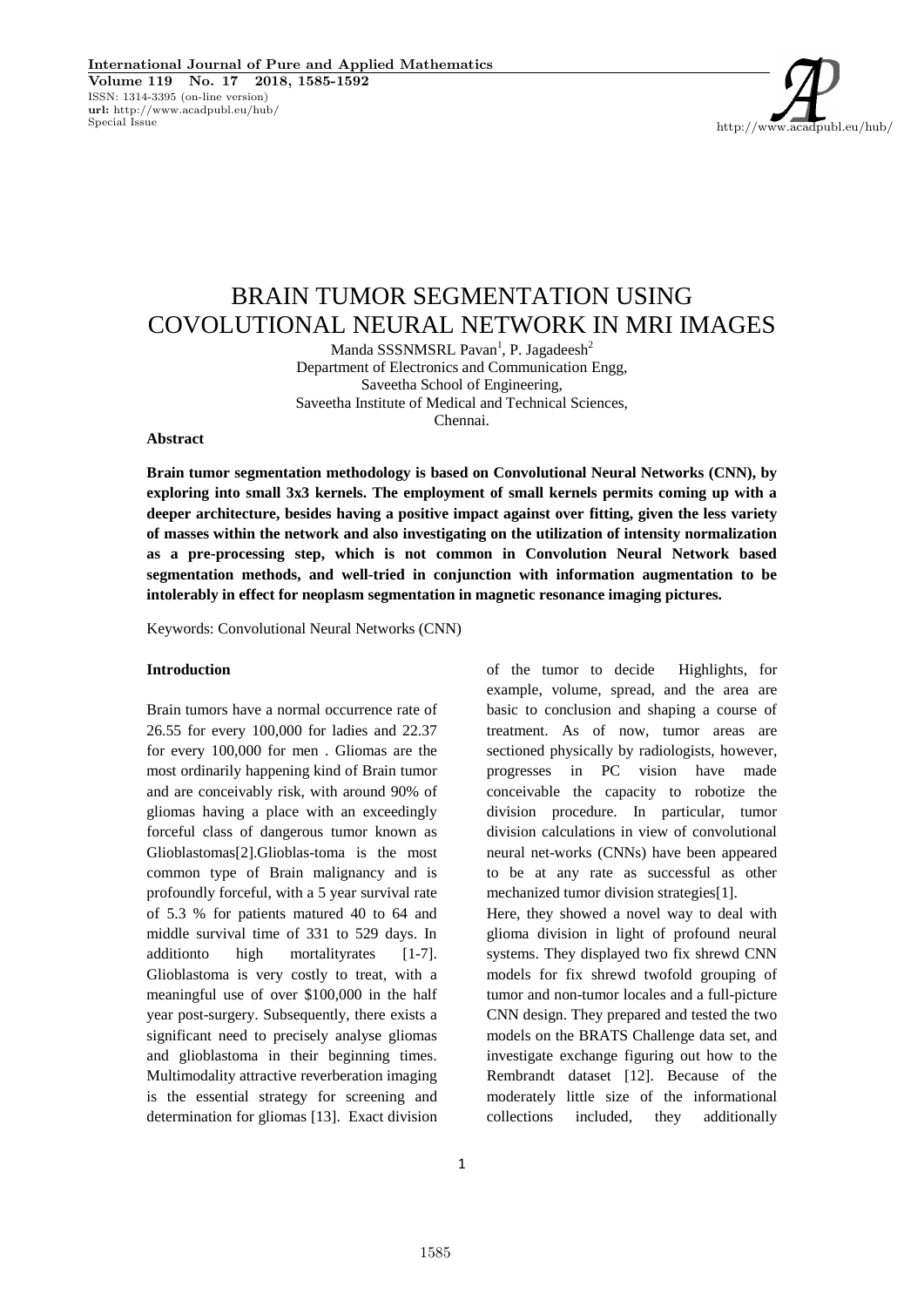investigate a few techniques to avert show over fitting and enhance heartiness. In the accompanying, they present a concise review of previous work for biomedical picture division and exchange learning. At that point propose and assess our model architectures for tumor division [18]. At last, they introduce comes about for exchange learning between neuroimaging datasets.

# **Brain Tumor**

Brain tumor is the tumor form when the abnormal cell forms in the brain. The brain tumor is of two types namely, malignant tumor which consists of cancerous cells and benign tumor it does not have any cancerous cells [4]. The most common primary brain tumors are Gliomas, Meningioma's, Pituitary adenomas, and Nerve sheath tumors. A brain tumor starts with the brain tissue and spreads the cancerous cells to entire body, which grow in the brain. These tumors are known as metastatic brain tumors. They may occur at any age. Even researchers and doctors do not know the exact reason for the occurrence of brain tumor. Risk factors include exposure to ionization radiation from high dose X-rays and family history of brain tumors [3,4].

## **Image Recognition**

Convolutional neural networks (CNNs) comprise of numerous layers of responsive fields. These are little neuron accumulations which process bits of the information picture [19]. The yields of these accumulations are then tiled with the goal that their info areas cover, to acquire a superior portrayal of the first picture; this is rehashed for each such layer. Tilling enables CNNs to endure interpretation of the info picture. Convolutional systems may incorporate nearby or worldwide pooling layers which join the yields of neuron bunch. They likewise comprise of different mixes of convolutional and completely associated layers, with point

savvy nonlinearity connected toward the finish of or after each layer. A convolution operation on little locales of information is acquainted with diminish the quantity of free parameters and enhance speculation. One noteworthy preferred standpoint of convolutional systems is the use of shared height in convolutional layers, which implies that a similar channel is utilized for every pixel in the layer; this both lessens memory and enhances execution [2].

## **Image Segmentation**

There exist two principle ways to deal with semantic division: pixel-wise division, where a little fix of a picture is utilized to order the middle pixel, and completely convolutional designs as first proposed by, where the system input is the full picture and yield is a semantic division volume. And have investigated the last utilizing VGG-motivated models and indicated completely convolutional systems to have exactness practically identical to pixelwise methodologies with an altogether bring down computational cost.

A few CNN-based strategies have been proposed for Brain tumor division from multimodal MRI, including those in view of dividing singular MRI cuts, volumetric division, and CNN joined with other factual techniques. Almost all present designs for Brain tumor division utilize a pixel-wise U-net approaches as in, which have been promising yet at the same time demonstrate a restricted achievement. Besides, while has connected completely convolutional systems to other biomedical issues, no investigation up to this point has utilized a completely convolutional approach for the particular issue of Brain tumor division [5].

In the field of Brain tumor division, late recommendations additionally research the use of CNNs. utilized a shallow CNN with two convolutional layers isolated by max-pooling with walk 3, trailed by one fully associated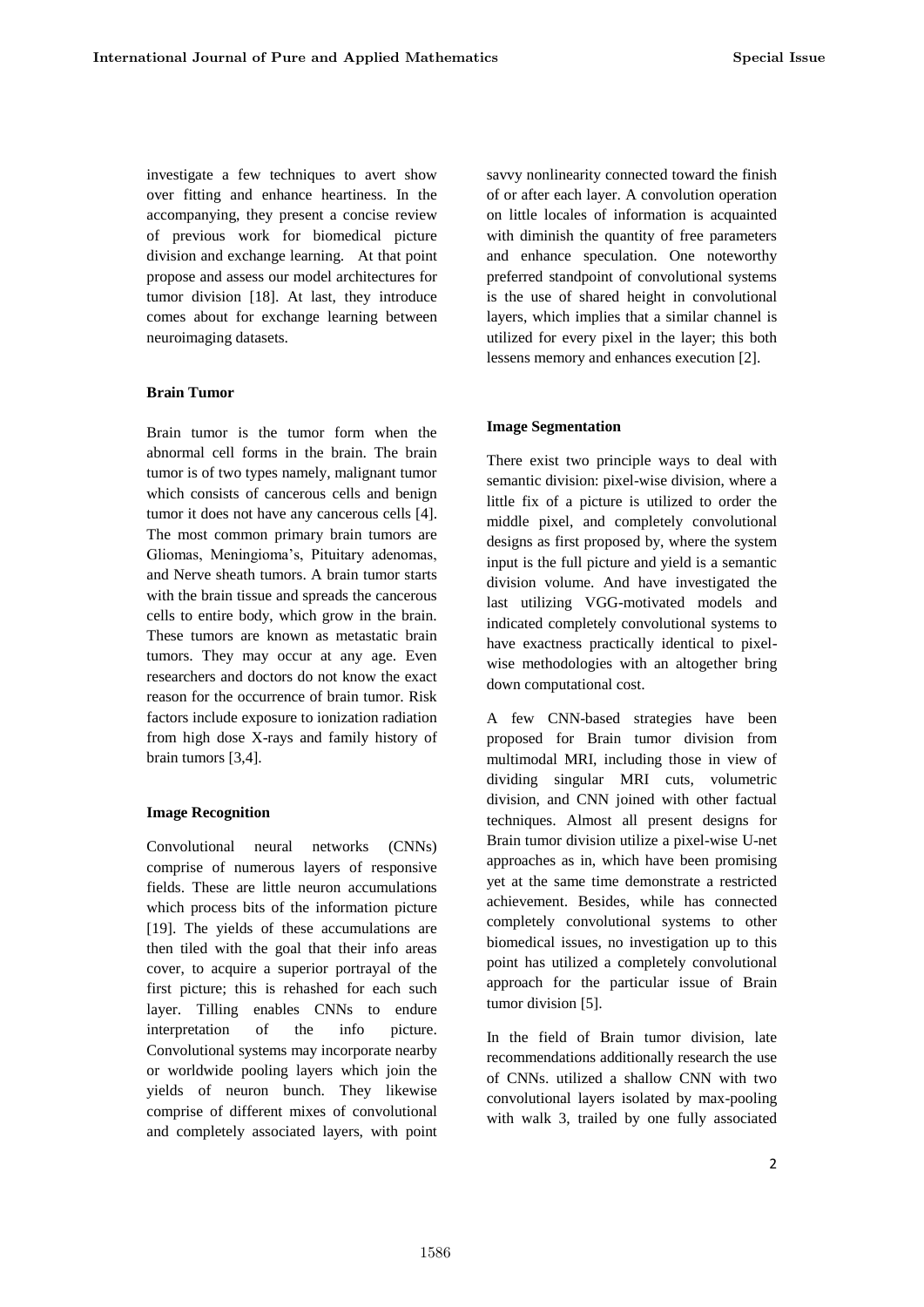(FC) layer and a delicate max layer assessed the use of 3D channels, in spite of the fact that the dominant part of creators settled on 2D channels. 3D channels can exploit the 3D idea of the pictures; however, it builds the computational load[2]. A few proposition assessed two-pathway systems to permit one of the branches to get greater patches than alternate, in this manner having a bigger setting view over the picture. Notwithstanding their two-pathway organize, manufactured a course of two systems and played out a twoarrange preparing, via preparing with adjusted classes and after that refining it with extents close to the firsts twofold CNN to distinguish the total tumor. At that point, a cell automata smooth the division, before a multilayer CNN separates the sub-areas of tumor removed fixes in each plane of each voxel and prepared a CNN in every MRI succession [5]; the yields of the last FC layer with delicate max of each CNN are connected and used to prepare a RF classifier the ' Brain tumor locales division assignments into parallel sub-undertakings and proposed organized forecasts utilizing a CNN as learning technique [3]. Patches of marks are bunched into a word reference of name patches, and the CNN must foresee the participation of the contribution to each of the groups. Thedesigns with little convolutional bits for division of gliomas in MRI pictures proposed the use of little  $3 \times 3$  pieces to acquire further CNNs [10]. With littler pieces they can stack more convolutional layers, while having the same responsive field of greater portions. For example, two 3×3 fell convolutional layers have the same viable open field of one 5×5 layer.

#### **Steps in image processing**

Image Processing consists of number of steps. Namely,

- **Image Acquisition:** To obtain a digital image.
- **Image Pre-Processing:** To improve the image in ways that increases the

chances for success of the other processes.

- **Image Segmentation:** To screens an input image into its essential parts or objects.
- Image Representation: To translate the input data to obtain suitableimage for processing.
- **Image Description:** To extract feature s that result in some quantitative information
- **Image Recognition:** To assign a tag to an object based on the information provided by its descriptors
- **Image Interpretation:** To assign meaning to collect recognized objects.

# **Deep learning in Medical Imaging**

The prominent investigation to apply profound neural systems to biomedical picture handling was which utilized a CNN design to perform a pixel-wise arrangement of electron microscopy neuron pictures into film and non-layer pixels. Because of the early accomplishments of and others, enthusiasm for applying CNN structures to Medical pictures has prospered as of late[6].

Medical Image Analysis and division issues exhibit a few remarkable difficulties. To start with, persistent information in Medical imaging issues has a tendency to be exceedingly heterogeneous, where a similar pathology can show in altogether different routes crosswise over patients. Additionally, confusing the test of restorative picture division is the moderately little size of the informational collections accessible, and the access information being deficient or conflicting [7]. While most PC vision informational collections, for example, contain thousands or even a large number of cases, in medicinal imaging issues there are once in a while more than a couple of hundred cases in an informational index; thusly, CNN prepared on these information collections are exceedingly inclined to over fitting. By and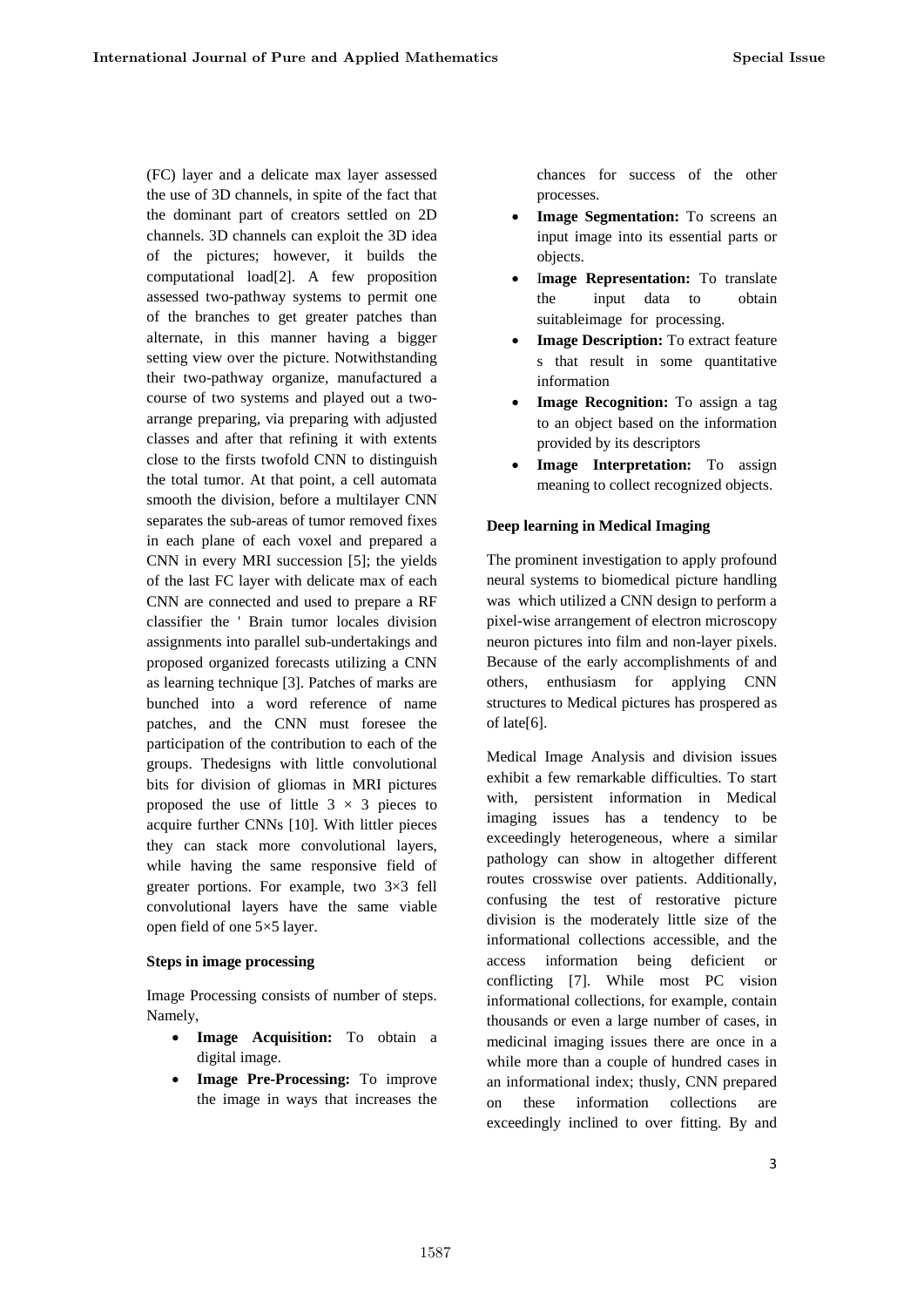by, CNN-based methods have been appeared to perform at any rate and also different strategies (e.g. bolster vector machine, generative models), and are extremely encouraging for applications in Medical picture division [8].

## **Convolutional Neural Network**

Convolutional Neural Network is also called as ConvNet. It is a deep machine learning algorithm which is used in analysing the Image. CNN uses many multilayer perceptions designed to get a less pre processing time [17]. These are also called as Space invariant or Shift invariant artificial neural network. Convolutional networks they are enlivened by natural procedures and are varieties of multilayer perceptron's intended to utilize negligible measures of pre-processing. They have wide applications in picture and video acknowledgement, recommender frameworks and preparing. The convolutional neural system is otherwise called move invariant or space invariant fake neural system (SIANN), which is named in view of its mutual weights design and interpretation invariance qualities.CNN uses a less time consuming algorithms when compared to other segmentation techniques. The human effort is more in this segmentation algorithm. Convolutional neural network has numerable applications such as Image and Video recognition, Natural language processing, Recommender systems [9].

# **Model Architecture**

Based on the study, Convolutional Neural Network consists of three architectures such as Baseline Convolution Network, Fully Convolutional Network, and Fully Image Fully Convolutional Network [5].

#### **Time Delay in Neural Network**

In some cases, the delay neural network and convolutional neural network may use same type of architectures, mainly for Image

recognition or classification of tasks since the tiling of neuron yields should be possible in coordinated stages, in a way valuable for investigation of pictures. Contrasted with other picture characterization calculations, [16] convolutional neural systems utilize moderately little pre-preparing. This implies the system is in charge of taking in the channels that in customary calculations are hand-built. The lack of better knowledge and human effort is the main benefit for Convolution Neural Network[12].

In the same time, it has the benefits of applying more non-linearity and being less inclined to over fitting since little bits have greater pieces. The utilization of maximum pooling with stride proposed as a pre-' preparing step that means to address information heterogeneity caused by multi-site multi-scanner acquisitions of MRI pictures. The vast spatial and auxiliary inconstancy in mind tumors is likewise an essential worry that they ponder utilizing two sorts of information enlargement [6].

Pre-Processing: MRI images are altered by the bias field distortion. This makes the influence of similar tissues to shift over the picture. To revise it, and connected the N4ITK strategy. Notwithstanding, this isn't sufficient to guarantee that the force circulation of a tissue sort is in a comparative power scale crosswise over various subjects for a similar MRI succession, which is an express or certain suspicion in most division techniques. Truth be told, it can change regardless of the possibility that the picture of a similar patient is gained in a similar scanner in various time focuses, or within the sight of pathology. [14]. Along these lines, to make the complexity and force runs more comparable crosswise over patients and acquisitions, and applied the power standardization technique. Along these lines, the histogram of each grouping is more comparative crosswise over subjects. In the wake of normalizing the MRI pictures, they register the mean power esteem and standard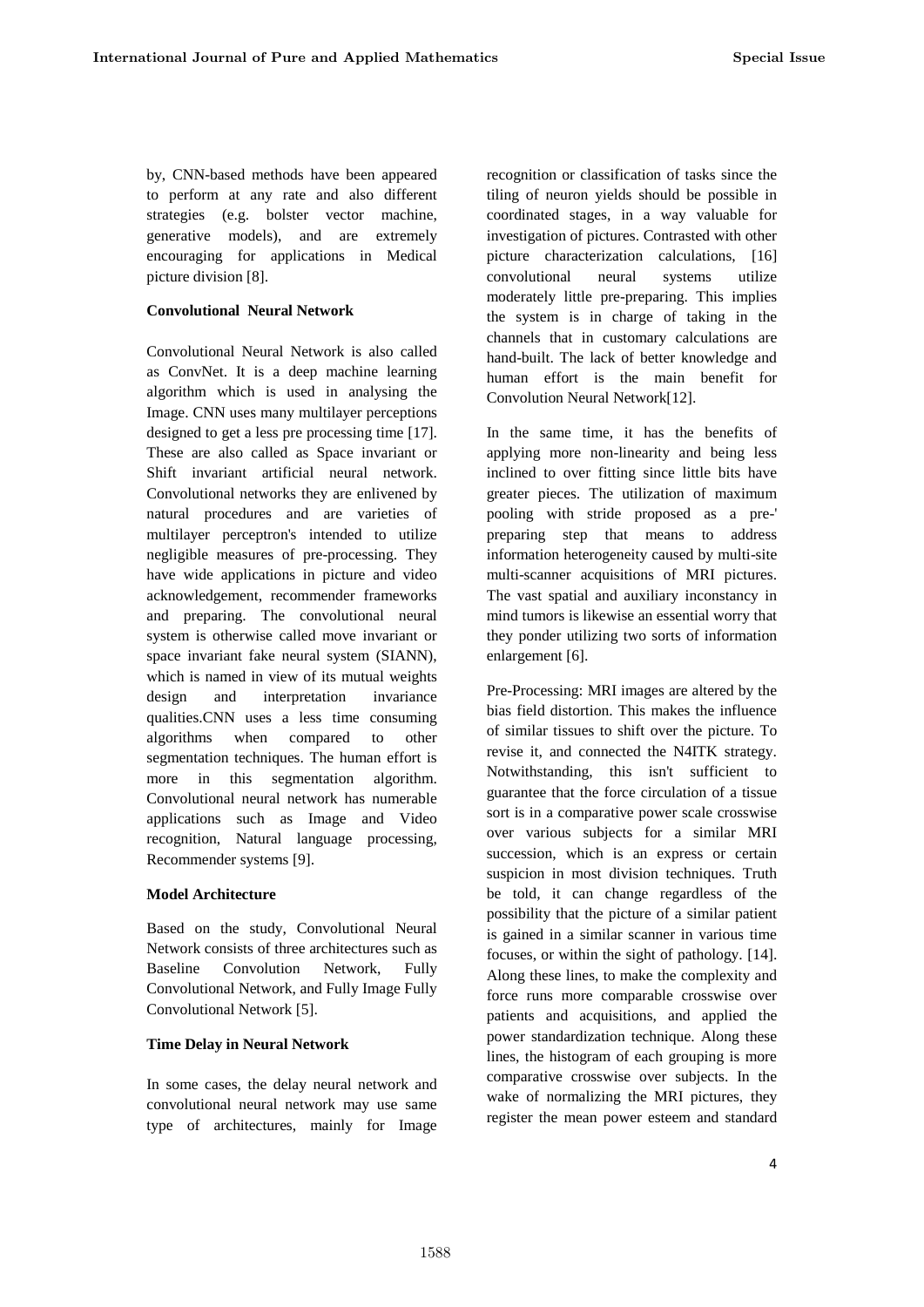deviation over all preparation patches separated for each arrangement. At that point, they standardize the patches on each grouping to have zero mean and unit variance [11]

## **Result**



(a) Input Image



(b) Estimated Bias Field





#### **References**

- [1]V. Badrinarayanan, A. Kendall, and R. Cipolla. SegNet: A Deep Convolutional Encoder-Decoder Architecture for Im-age Segmentation. pages 1–14, 2015.
- [2] www.medicinenet.com/braintumor/article

[3] https://en.wikipedia.org/wiki/Braintumor [4] M.Dhivya, R.Prema, Brain tumor

segmentation using convolution neural network in MRI image, IJSIET.

- [5]G. Tabatabai et al., "Molecular diagnostics of gliomas: The clinical perspective," Acta Neuropathological, vol. 120, no. 5, pp. 585–592, 2010.
- [6]B. Menze et al., "The multimodal brain tumor image segmentation benchmark (BRATS)," IEEE Trans. Med. Imag., vol. 34, no. 10, pp. 1993–2024, Oct. 2015.
- [7]N. J. Tustison et al., "N4ITK: Improved n3 bias correction," IEEETrans. Med. Imag., vol. 29, no. 6, pp. 1310–1320, Jun. 2010.
- [8]L. G. Nyúl, J. K. Udupa, and X. Zhang, "New variants of a method of MRI scale standardization," IEEE Trans. Med. Imag., vol. 19, no. 2, pp. 143–150, Feb. 2000.
- [9]M. Prastawa et al., "A brain tumor segmentation framework based on outlier detection," Med. Image Anal., vol. 8, no. 3, pp. 275–283, 2004.
- [10] B. H. Menze et al., "A generative model for brain tumor segmentation in multi-modal images," in Medical Image Computing and Comput.-Assisted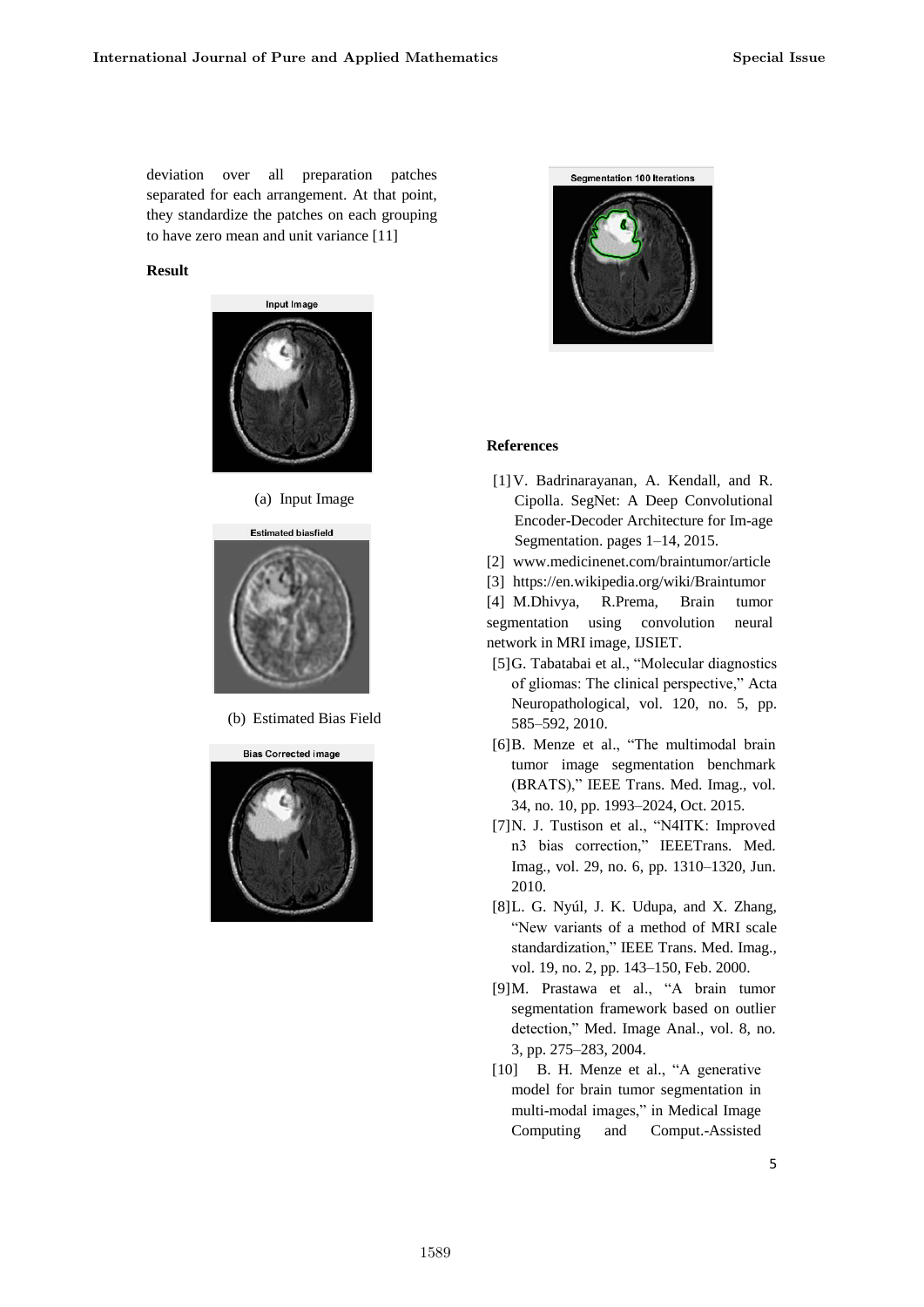Intervention-MICCAI 2010. New York: XujiongYe,Mohammadreza,

Multimodal MRI brain tumor segmentation using random forests with features learned from fully convolutional neural network.

- [11] Patel, M.R., Tse, V.: Diagnosis and staging of brain tumors. Semin Roentgenol. 39, 347–360 (2004).
- [12] Gordillo, N., Montseny, E., Sobrevilla, P.: State of the art survey on MRI brain tumor segmentation. Magn Reson Imaging. 31, 1426–1438 (2013).
- [13] Menze, B.H., Jakab, A., et.al.: The Multimodal Brain Tumor Image Segmentation Benchmark (BRATS). IEEE Transactions on Medical Imaging. 34, 1993–2024 (2015).
- [14] Bauer, S., Wiest, R., Nolte, L.-P., Reyes, M.: A survey of MRI-based medical image analysis for brain tumor studies. Phys Med Biol. 58, R97-129 (2013).
- [15] Hamamci, A., Kucuk, N., Karaman, K., Engin, K., Unal, G.: Tumor-Cut: Segmentation of Brain Tu-mors on Contrast Enhanced MR Images for Radiosurgery Applications. IEEE Transactions on Medical Imaging. 31, 790–804 (2012).
- [16] Kleesiek, J., Biller, A., Urban, G., Köthe, U., Bendszus, M., Hamprecht, F.: ilastik for Multi-modal Brain Tumor Segmentation.
- [17] Subbanna, N.K., Precup, D., Collins, D.L., Arbel, T.: Hierarchical Probabilistic Gabor and MRF Segmentation of Brain Tumours in MRI Volumes. In: Mori, K., Sakuma, I., Sato, Y., Barillot, C., and Navab, N. (eds.) Medical Image Computing and Computer-Assisted Intervention – MICCAI 2013. pp. 751–758. Springer Berlin Heidelberg (2013).
- [18] Pinto, A., Pereira, S., Correia, H., Oliveira, J., Rasteiro, D.M.L.D., Silva, C.A.: Brain Tumour Segmen-tation based on Extremely Randomized Forest

with high-level features. In: 2015 37th Annual Interna-tional Conference of the IEEE Engineering in Medicine and Biology Society (EMBC). pp. 3037– 3040 (2015).

- [19] H. Chen, Q. Dou, L. Yu, and P.-A. Heng. VoxResNet: Deep Voxelwise Residual Networks for Volumetric Brain Segmentation. pages 1–9, 2016.
- [20] D. Ciresan, A. Giusti, L. Gambardella, and J. Schmidhu-ber. Deep Neural Networks Segment Neuronal Membranes in Electron Microscopy Images. Nips, pages 1–9, 2012.
- [21] J. Deng, W. Dong, R. Socher, L.-J. Li, K. Li, and L. Fei-Fei. ImageNet: a large-scale hierarchical image database. In CVPR, 2009.
- [22] M. Everingham, L. Van Gool, C. K. I. Williams, J. Winn, and A. Zisserman. The PASCAL Visual Object Classes Challenge 2012 (VOC2012) Results. http://www.pascalnetwork.org/challenges/VOC/voc2012/ workshop/index.html.
- [23] R. Girshick. Fast r-cnn. In International Conference on Com-puter Vision (ICCV), 2015.
- [24] M. Havaei, A. Davy, D. Warde-Farley, A. Biard, A. Courville, Y. Bengio, C. Pal, P.-M. Jodoin, and H. Larochelle. Brain Tumor Segmentation with Deep Neural Networks. 2015.
- [25] E. C. Holland. Progenitor cells and glioma formation. Cur-rent Opinion in Neurology, 14(6):683–688, 2001.
- [26] K. Kamnitsas, C. Ledig, V. F. Newcombe, J. P. Simpson, A. D. Kane, D. K. Menon, D. Rueckert, and B. Glocker. Efficient multi-scale 3D CNN with fully connected CRF for accurate brain lesion segmentation. Medical Image Analysis, 36:61–78, 2017.
- [27] B. Kayalibay, G. Jensen, and P. van der Smagt. CNN-based Segmentation of Medical Imaging Data. 2017.